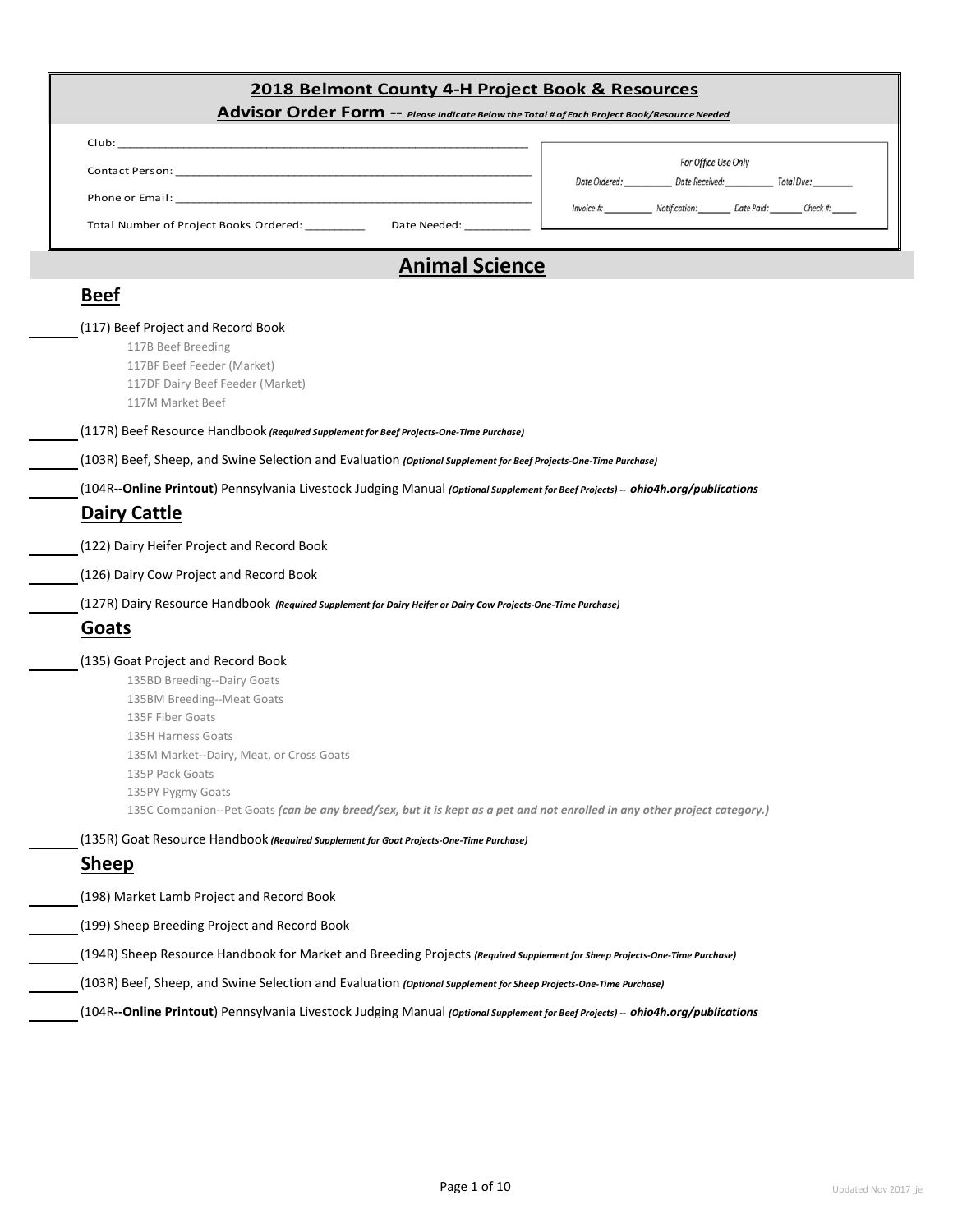### **Horse**

| (173) Horseless Horse                                                                                                                              |                                         |
|----------------------------------------------------------------------------------------------------------------------------------------------------|-----------------------------------------|
|                                                                                                                                                    |                                         |
| (174) Beginning Horse Management                                                                                                                   |                                         |
| (175) Light Horse Selection                                                                                                                        |                                         |
| (177) Horse Training: How to Talk to Your Horse                                                                                                    |                                         |
| (180) Learning to Jump                                                                                                                             |                                         |
| (181) Draft Horse                                                                                                                                  |                                         |
| (184) Standardbred Horses                                                                                                                          |                                         |
| (185) Equine Reproduction and Genetics                                                                                                             |                                         |
| (188) Trail Riding                                                                                                                                 |                                         |
| (189) Dressage                                                                                                                                     |                                         |
| (762) Horse Nutrition                                                                                                                              |                                         |
| (190R) Equine Record Book (Required Supplement for Projects 175, 177, 180, 181, 184, 185, 188, 189, and 762 - Complete one Record book every year) |                                         |
| (191R) Horses, Safety, and You (Required for all 4-H Members and their Parents-One Time Purchase)                                                  |                                         |
| (179R) Uniform Rules for 4-H Horse Shows (Helper and Youth Supplement for Horse Projects)                                                          |                                         |
| Poultry                                                                                                                                            |                                         |
| (150) Poultry Project and Record Book                                                                                                              |                                         |
| 150CE -- Chicken, Exhibition                                                                                                                       |                                         |
| 150CM -- Chicken, Market                                                                                                                           | Printed Resource Handout (Poultry)      |
| 150CEP -- Chicken, Egg Production: Hens & Pullet                                                                                                   |                                         |
| 150DE -- Duck, Exhibition                                                                                                                          |                                         |
| 150DM -- Duck, Market                                                                                                                              |                                         |
| 150GE -- Goose, Exhibition                                                                                                                         | Printed Resource Handout (Duck & Goose) |
| 150GM -- Goose, Market                                                                                                                             |                                         |
| 150TE -- Turkey, Exhibition                                                                                                                        |                                         |
| 150TM -- Turkey, Market                                                                                                                            |                                         |
| 150H -- Helmeted Guinea Fowl                                                                                                                       |                                         |
| (154R) National 4-H Poultry Judging (Optional Supplement for Poultry Projects-One-Time Purchase)                                                   |                                         |
| <b>Rabbits</b>                                                                                                                                     |                                         |
| (225) Breeding Rabbit Project and Record Book                                                                                                      |                                         |
| (226) Market Rabbit Project and Record Book                                                                                                        |                                         |
| (227) Pet Rabbit Project and Record Book (Companion Animals - Not Shown at Fair)                                                                   |                                         |
| (228R) Rabbit Resource Handbook for Market, Breeding, and Pet Rabbit Projects (Required Supplement for Rabbit Projects-One-Time Purchase)          |                                         |
| Swine                                                                                                                                              |                                         |
| (139) Market Hog Project and Record Book                                                                                                           |                                         |
| (140) Swine Breeding Project and Record Book                                                                                                       |                                         |
| (134R) Swine Resource Handbook for Market and Breeding Projects (Required Supplement for Swine Projects-One-Time Purchase)                         |                                         |
| (103R) Beef, Sheep, and Swine Selection and Evaluation (Optional Supplement for Swine Projects-One-Time Purchase)                                  |                                         |
| (104R) Pennsylvania Livestock Judging Manual (Optional Supplement for Swine Projects) -- ohio4h.org/publications                                   |                                         |
|                                                                                                                                                    |                                         |
|                                                                                                                                                    |                                         |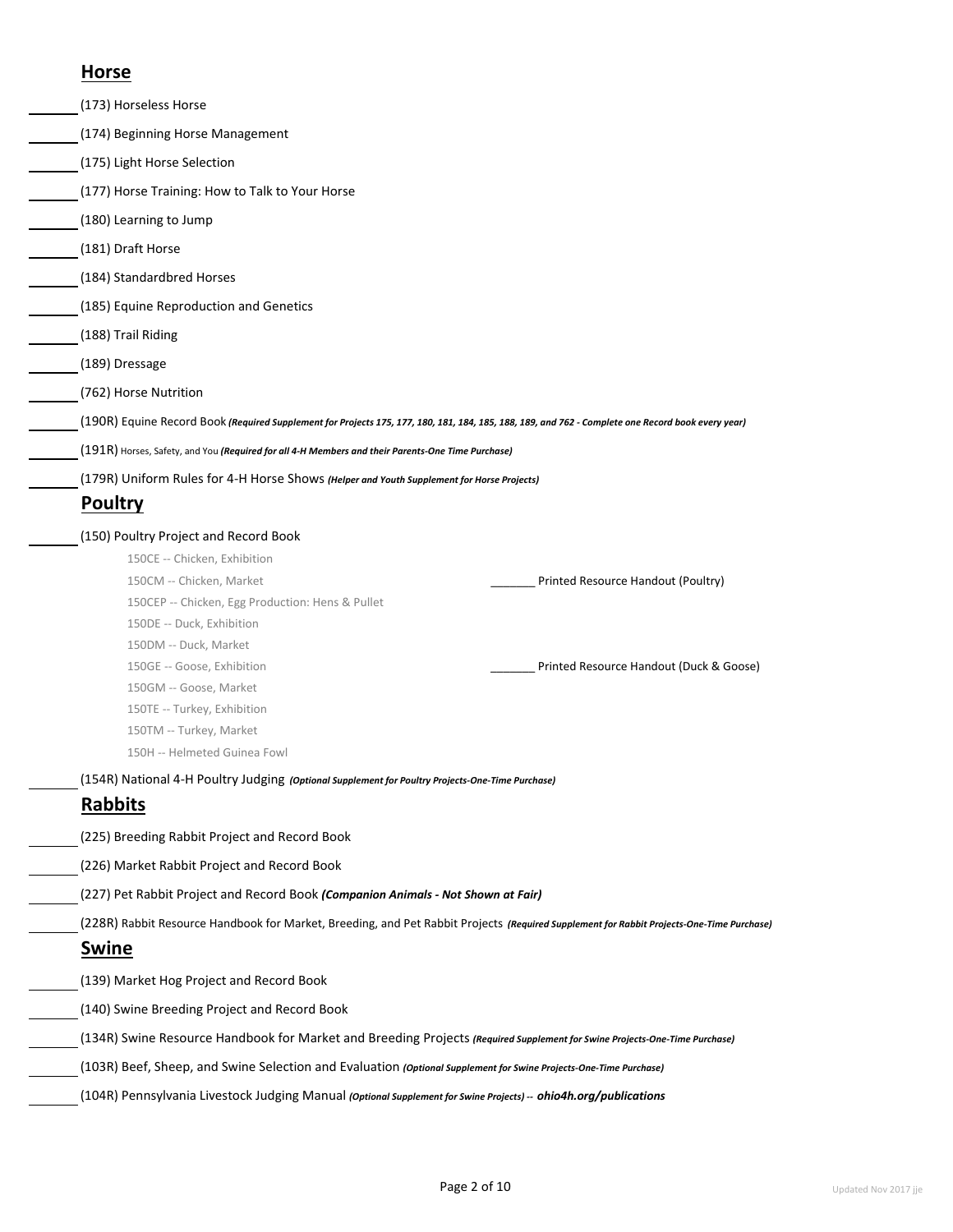| Llama and Alpaca -- Companion Animals (Not Shown at County Fair)                                                    |
|---------------------------------------------------------------------------------------------------------------------|
| (132) Llama and Alpaca Project and Record Book                                                                      |
| (132R) Llama and Alpaca Resource Handbook (Required Supplement for Llama and Alpaca Projects-One-Time Purchase)     |
| Dog -- Companion Animals (Not Shown at County Fair)                                                                 |
| (200) All About Dogs                                                                                                |
| (201) Dog Project and Record Book                                                                                   |
| 201D You and Your Dog                                                                                               |
| 2010 Obedience                                                                                                      |
| 201S Showmanship                                                                                                    |
| 201P Performance                                                                                                    |
| 201W Working Dog                                                                                                    |
| (201R) Dog Resource Handbook (Required Supplement for Dog Projects-One-Time Purchase)                               |
| (202) Dog Achievement Program (Also available free online) -- ohio4h.org/publications                               |
| Cavy -- Companion Animals (Not Shown at County Fair)                                                                |
| (215) Cavy Project and Record Book                                                                                  |
| (215R) Cavy Resource Handbook: A 4-H Guide to Guinea Pigs (Required Supplement for Cavy Projects-One-Time Purchase) |
| <b>Cat -- Companion Animals (Not Shown at County Fair)</b>                                                          |
| (216) Purr-fect Pals: Level 1                                                                                       |
| (217) Climbing Up! Level 2                                                                                          |
| (218) Leaping Forward: Level 3                                                                                      |
| PetPALS -- Companion Animals (Not Shown at County Fair)                                                             |
| (230) PetPALS Project and Record Book                                                                               |
| <b>Pocket Pets -- Companion Animals (Not Shown at County Fair)</b>                                                  |
| (220) Pocket Pets Project and Record Book                                                                           |
| (220R) Pocket Pets Resource Handbook (Required Supplement for Pocket Pet Projects-One-Time Purchase)                |
| <b>Veterinary Science</b>                                                                                           |
| (244) From Airedales to Zebras: Level 1-Veterinary Science Project Activity Guide Grades 3-5                        |
| (245) All Systems Go!: Level 2-Veterinary Science Project Activity Guide Grades 6-8                                 |
| (246) On the Cutting Edge: Level 3-Veterinary Science Project Activity Guide                                        |
| <b>Child and Family Development</b>                                                                                 |
| (442) Family History Treasure Hunt                                                                                  |
| <b>Clothing and Textile Science</b>                                                                                 |
| <b>Beginning-Level</b>                                                                                              |
| (407) Accessories for Teens                                                                                         |
| (409) Sew Fun!                                                                                                      |
| (410) Designed by Me                                                                                                |
| (413) Sundresses and Jumpers                                                                                        |
| (419) Tops for Tweens                                                                                               |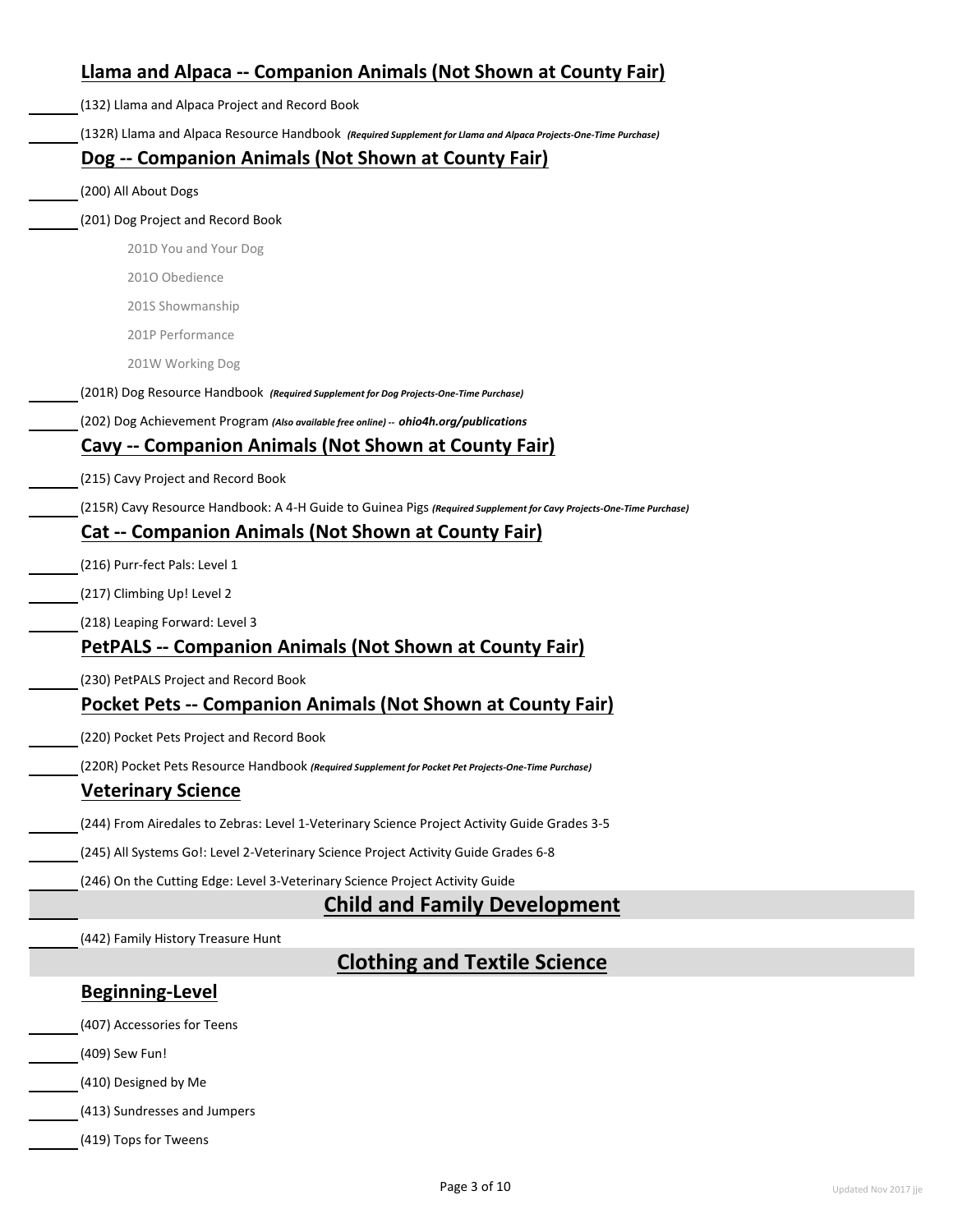### **Intermediate-Level**

| <u>-</u>                                            |                                                                                                                   |
|-----------------------------------------------------|-------------------------------------------------------------------------------------------------------------------|
| (411) embellish: A 4-H Guide to Wearable Art        |                                                                                                                   |
| (412) Sew for Others                                |                                                                                                                   |
| (415) Active Sportswear                             |                                                                                                                   |
| (418) Loungewear                                    |                                                                                                                   |
| (424) Clothing for Middle School                    |                                                                                                                   |
| (430) Shopping Savvy                                |                                                                                                                   |
| <b>Advanced-Level</b>                               |                                                                                                                   |
| (406) Clothes for High School and College           |                                                                                                                   |
| (408) Creative Costumes                             |                                                                                                                   |
| (417) Dress-Up Outfit                               |                                                                                                                   |
| (420) Outerwear for Anywhere                        |                                                                                                                   |
| (425) Look Great for Less                           |                                                                                                                   |
| (426) Clothing for Your Career                      |                                                                                                                   |
|                                                     | (432M--Online Printout) Sewing and Textiles (Non-Clothing) Master-- ohio4h.org/publications                       |
|                                                     | <b>Communication</b>                                                                                              |
| (377) Finding Your Voice: Public Speaking Made Easy |                                                                                                                   |
|                                                     | (909R--Online Printout)Demonstrations (Optional Supplement for Communication Projects) -- ohio4h.org/publications |
|                                                     | <b>Creative And Leisure Arts</b>                                                                                  |
| <b>Cake Decorating</b>                              |                                                                                                                   |
| (492) Cake Decorating Project and Record Book       |                                                                                                                   |
|                                                     | (492R) Cake Decorating Resource Handbook (Required Supplement for Cake Decorating-One-Time Purchase)              |
| <b>Collecting</b>                                   |                                                                                                                   |
| (496) My Favorite Things                            |                                                                                                                   |
| <b>Fine Arts</b>                                    |                                                                                                                   |
| (498) Quilting the Best Better!                     |                                                                                                                   |
| (499) You Can Quilt!                                |                                                                                                                   |
| (592) Get Started in Art                            |                                                                                                                   |
| <b>Photography</b>                                  |                                                                                                                   |
|                                                     | (584) Focus on Photography: Project Book and Photo Journal-Level 1                                                |
|                                                     | (585) Controlling the Image: Project Book and Photo Journal-Level 2                                               |
|                                                     | (586) Mastering Photography: Project Book and Photo Journal-Level 3                                               |
|                                                     | (589M--Online Printout) Photography Master-- ohio4h.org/publications                                              |
| <b>Scrapbooking</b>                                 |                                                                                                                   |
|                                                     | (497) Scrapbooking: A 4-H Guide to Preserving Memories                                                            |
| <b>Theater Arts</b>                                 |                                                                                                                   |
| (596) Play the Role                                 |                                                                                                                   |
| (598) Set the Stage                                 |                                                                                                                   |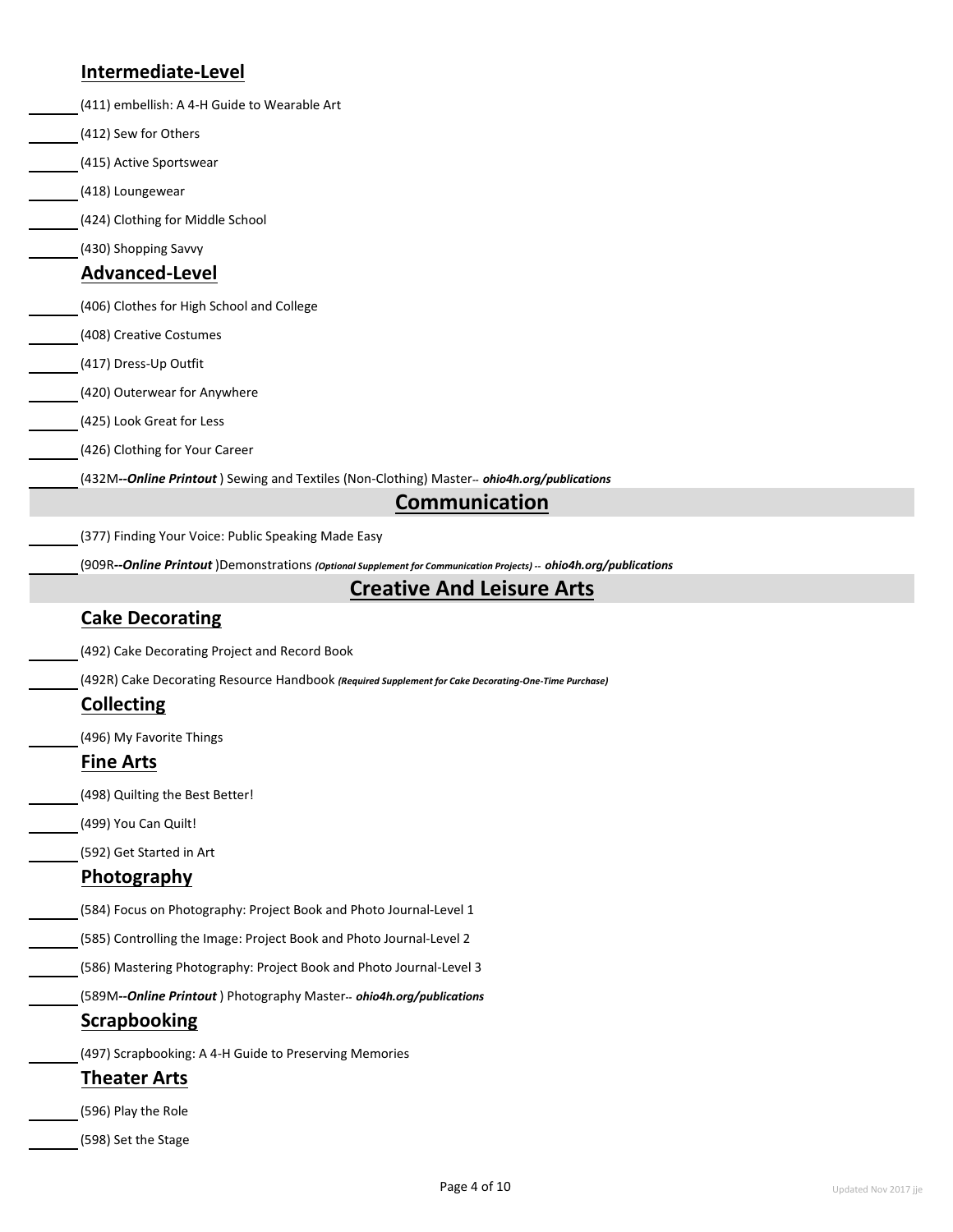### **Writing**

(587) Writing and Reporting for Teenagers

(588) The Writer in You

## **Food and Nutrition**

### **Beginning-Level**

(459) Let's Start Cooking

(481) Everyday Food and Fitness

(484) Snack Attack!

(487) Fast Break for Breakfast

#### **Intermediate-Level**

(461) Let's Bake Quick Breads

(463) Sports Nutrition

(472) Grill Master

(475) Star Spangled Foods

(477) Party Planner: A 4-H Guide to Quantity Cooking

(485) Racing the Clock to Awesome Meals

(486) Dashboard Dining

### **Advanced-Level**

(462) Yeast Breads on the Rise

(467) You're the Chef

(469) Global Gourmet

(474) Beyond the Grill

(476) Pathways to Culinary Success

### **Healthy Living**

(300) You're the Athlete

(351) Staying Healthy

(352) Keeping Fit

(353) First Aid in Action

(357) Alcohol and Drug Abuse

(358) The Truth About Tobacco

(359) Your Thoughts Matter

### **Home Living**

(405) The Laundry Project

(491) It's My Home

(494) Makeover My Space

(495) Your First Home Away From Home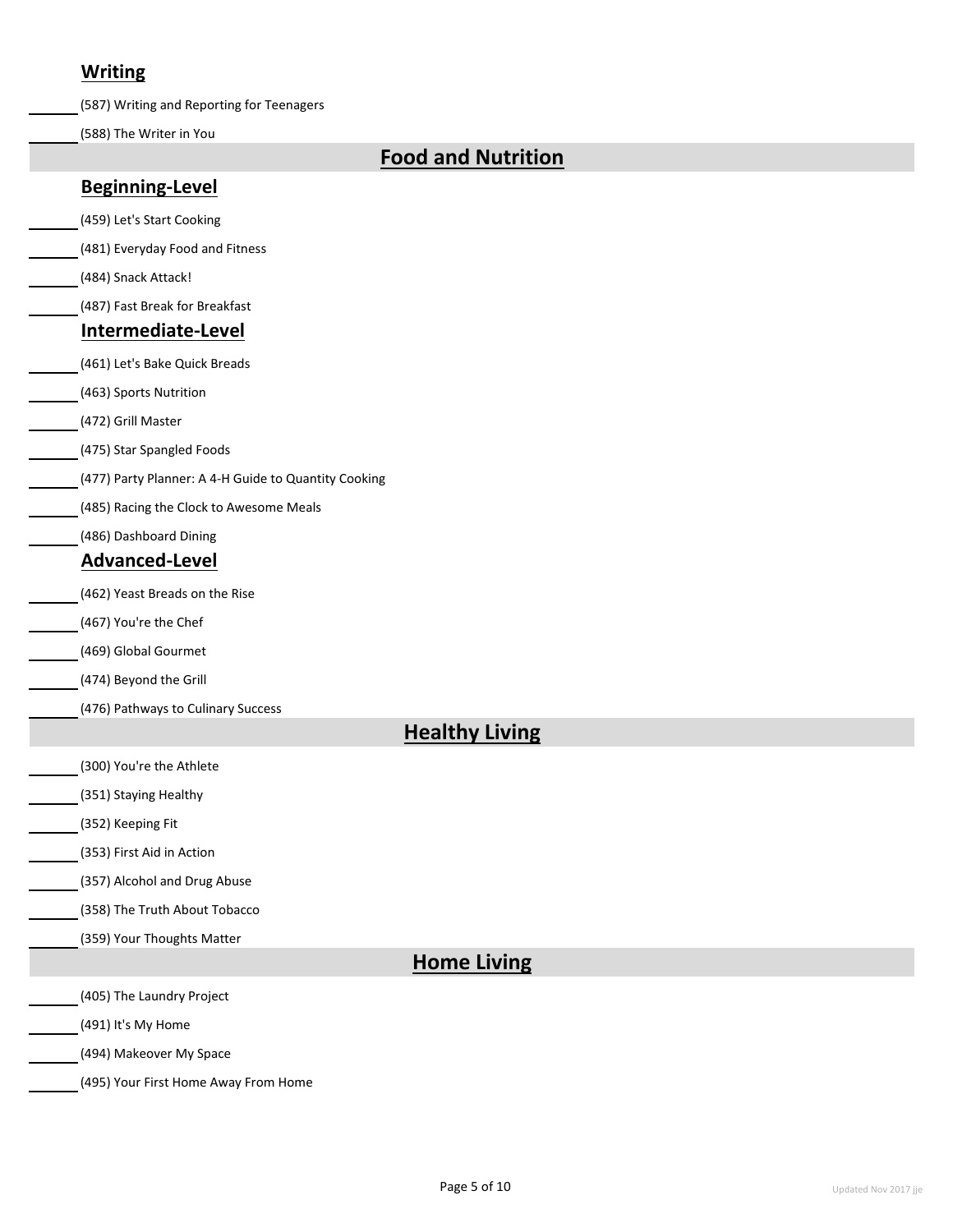|                                             | <b>Leadership and Citizenship</b>                                                                                 |
|---------------------------------------------|-------------------------------------------------------------------------------------------------------------------|
|                                             | (370--Online Printout) One on One -- ohio4h.org/publications                                                      |
| (371) Club Leadership 1                     |                                                                                                                   |
|                                             | (383) Club Leadership 2 (Intended for current club officers or chairs of committees)                              |
| (372) Diversity: The Source of Our Strength |                                                                                                                   |
| (373) My Hands to Larger Service            |                                                                                                                   |
| (374) Teens on Board                        |                                                                                                                   |
|                                             | (375) Leadership Road Trip: Where Are You Going?                                                                  |
|                                             | (375i) Leadership Road Trip: Where Are You Going? (Optional iBook version - http://www.digitalbookstore.osu.edu/) |
| (376) Pantry Panic                          |                                                                                                                   |
| (378M) Leadership Master                    |                                                                                                                   |
|                                             | <b>Money Management</b>                                                                                           |
| (445) Becoming Money Wise                   |                                                                                                                   |
|                                             | (448) Teens on the Road to Financial Success                                                                      |
|                                             | <b>Natural Resources</b>                                                                                          |
| <b>Gardening and Plant Science</b>          |                                                                                                                   |
| (670) Canning and Freezing                  |                                                                                                                   |
| (671) How Does Your Garden Grow?            |                                                                                                                   |
| (691) Grow Your Own Vegetables              |                                                                                                                   |
| (692) Growing With the Seasons              |                                                                                                                   |
| <b>The Natural World</b>                    |                                                                                                                   |
| (611) Explore the Outdoors                  |                                                                                                                   |
| (617) Exploring Ponds                       |                                                                                                                   |
| (620) Why Trees Matter                      |                                                                                                                   |
| (621) Ohio Birds                            |                                                                                                                   |
| (622) Trapping Muskrats in Ohio             |                                                                                                                   |
|                                             | (623) Outdoor Adventurer: Beginning Fishing                                                                       |
| (624) Fishing for the Intermediate          |                                                                                                                   |
| (641) Beekeeping Project and Record Book    |                                                                                                                   |
|                                             |                                                                                                                   |
| (644) Insect Adventures 1                   |                                                                                                                   |
| (645) Insect Adventures 2                   |                                                                                                                   |
| (646) Insect Adventures 3                   |                                                                                                                   |
|                                             | (644R) Insect Collection Guide (Optional Supplement for Insect Projects)                                          |
| <b>Shooting Sports</b>                      |                                                                                                                   |
| (630) Safe Use of Guns                      |                                                                                                                   |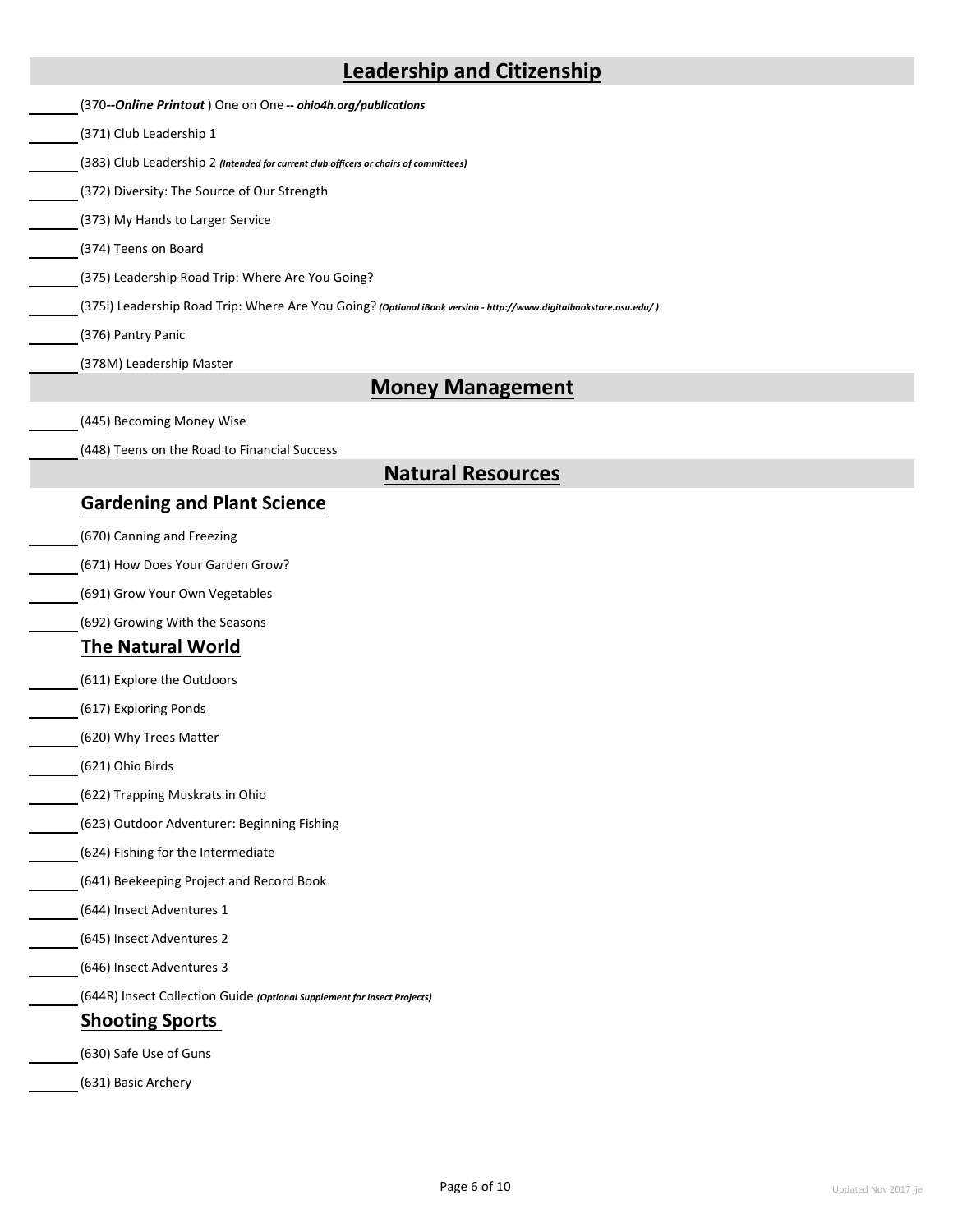# **Aerospace Science** (501) Rockets Away! (2-liter bottles) (502) Science Fun With Flight (503) Rockets Away! (Solid-Fuel Model Rockets) (503M*--Online Printout* ) Solid-Fuel Rocketry Master*-- ohio4h.org/publications* **All-Terrain Vehicles (ATV)** (555) ATV Safety **Bicycle** (517) Bicycling for Fun (518) Wheels in Motion **Chemistry** (493) Science Fun with Kitchen Chemistry **Electricity** (527) Magic of Electricity: Electric 1 (528) Investigating Electricity: Electric 2 (529) Wired for Power: Electric 3 (530) Entering Electronics: Level 4 (531) Science Fun with Electricity **Food Science** (490) Science Fun with Dairy Foods: The Case of the Missing Milk **Electric Radio-Controlled Vehicles** (504) Electric Radio-Controlled Vehicles **Knots** (540) Not Just Knots **Physics** (500) Science Fun with Physics **Robotics** (507) Robotics 1 with EV3 (508) Robotics 2: EV3N More (512M*--Online Printout* ) Robotics Master*-- ohio4h.org/publications* **Small Engines and Lawn Care** (541) Crank It Up, Level 1 (542) Warm It Up, Level 2 (543) Tune It Up, Level 3 **Solar Energy** (550) Young Engineers in Solar Energy **Science, Technology, Engineering, and Math (STEM)**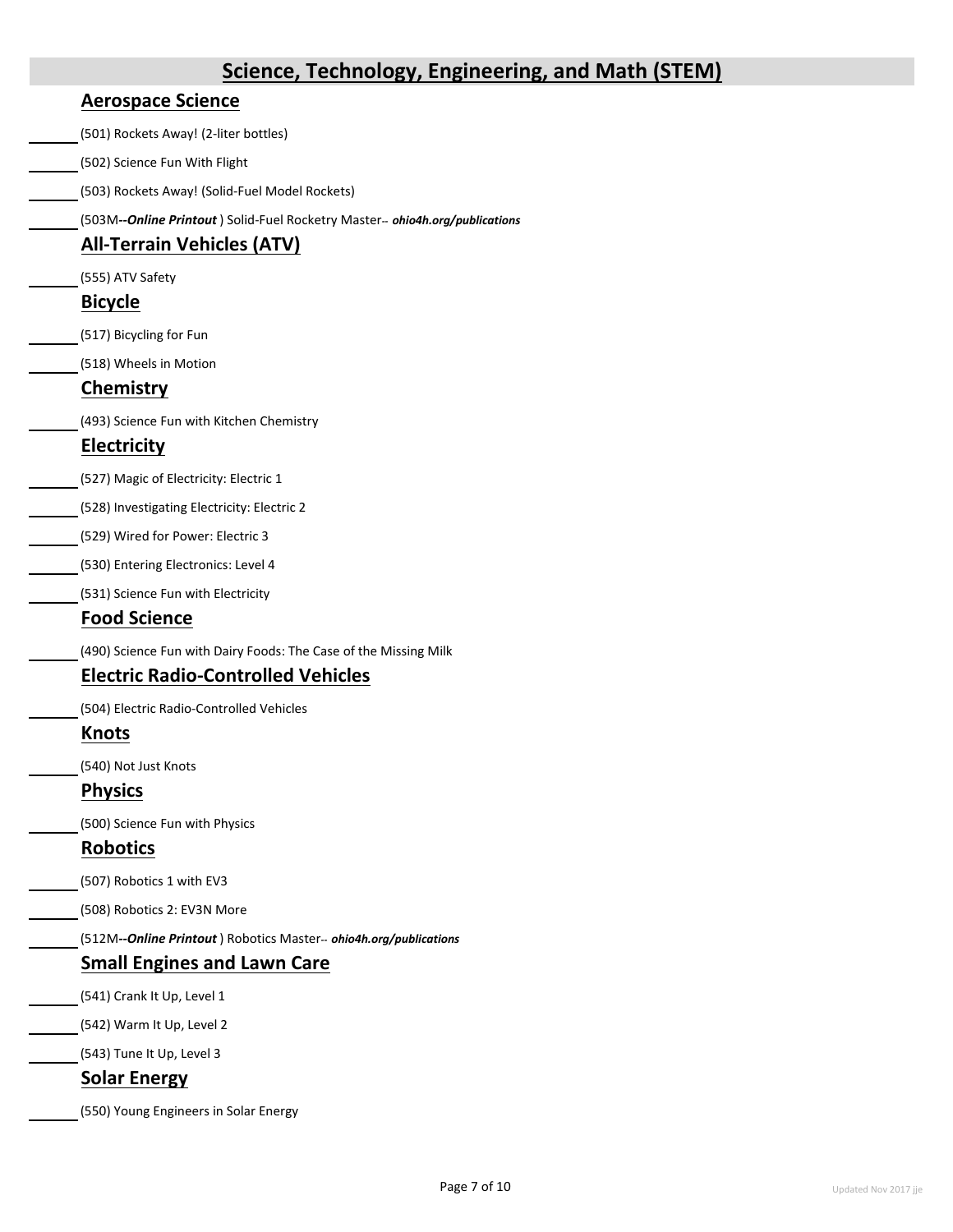|                                         | (551) Starting Up: Getting to Know Your Tractor, Level A (Indiana Code:4-H-961)                         |
|-----------------------------------------|---------------------------------------------------------------------------------------------------------|
|                                         | (552) Tractor Operations: Gearing Up for Safety, Level B (Indiana Code:4-H-962)                         |
|                                         | (553) Moving Out: Learning About Your Tractor and Farm Machinery, Level C (Indiana Code:4-H-963)        |
|                                         | (554) Learning More: Learning About Agricultural Tractors and Equipment, Level D (Indiana Code:4-H-964) |
|                                         | (561) National Safe Tractor and Machinery Operation Program: Student Manual                             |
| <b>Welding</b>                          |                                                                                                         |
|                                         | (573) Arcs and Sparks: Shielded Metal Arc Welding                                                       |
| <b>Woodworking</b>                      |                                                                                                         |
| (556) Measuring Up: Level 1             |                                                                                                         |
| (557) Making the Cut: Level 2           |                                                                                                         |
| (558) Nailing It Together: Level 3      |                                                                                                         |
| (559) Finishing Up: Level 4             |                                                                                                         |
|                                         | (560M-Online Printout) Woodworking Master-- ohio4h.org/publications                                     |
| <b>Shooting Sports-Club</b>             |                                                                                                         |
| (750) Rifle Member Record Book          |                                                                                                         |
| (751) Archery Member Record Book        |                                                                                                         |
| (752) Shotgun Member Record Book        |                                                                                                         |
| (753) Pistol Member Record Book         |                                                                                                         |
| (755) Muzzleloader Member Record Book   |                                                                                                         |
| (756) Living History Member Record Book |                                                                                                         |
|                                         | <b>Workforce Preparation</b>                                                                            |
| (382) Am I Ready for Work?              |                                                                                                         |
|                                         | <b>About 4-H</b>                                                                                        |

(715S) My 4-H Cloverbud Year (Packet-Qty 10)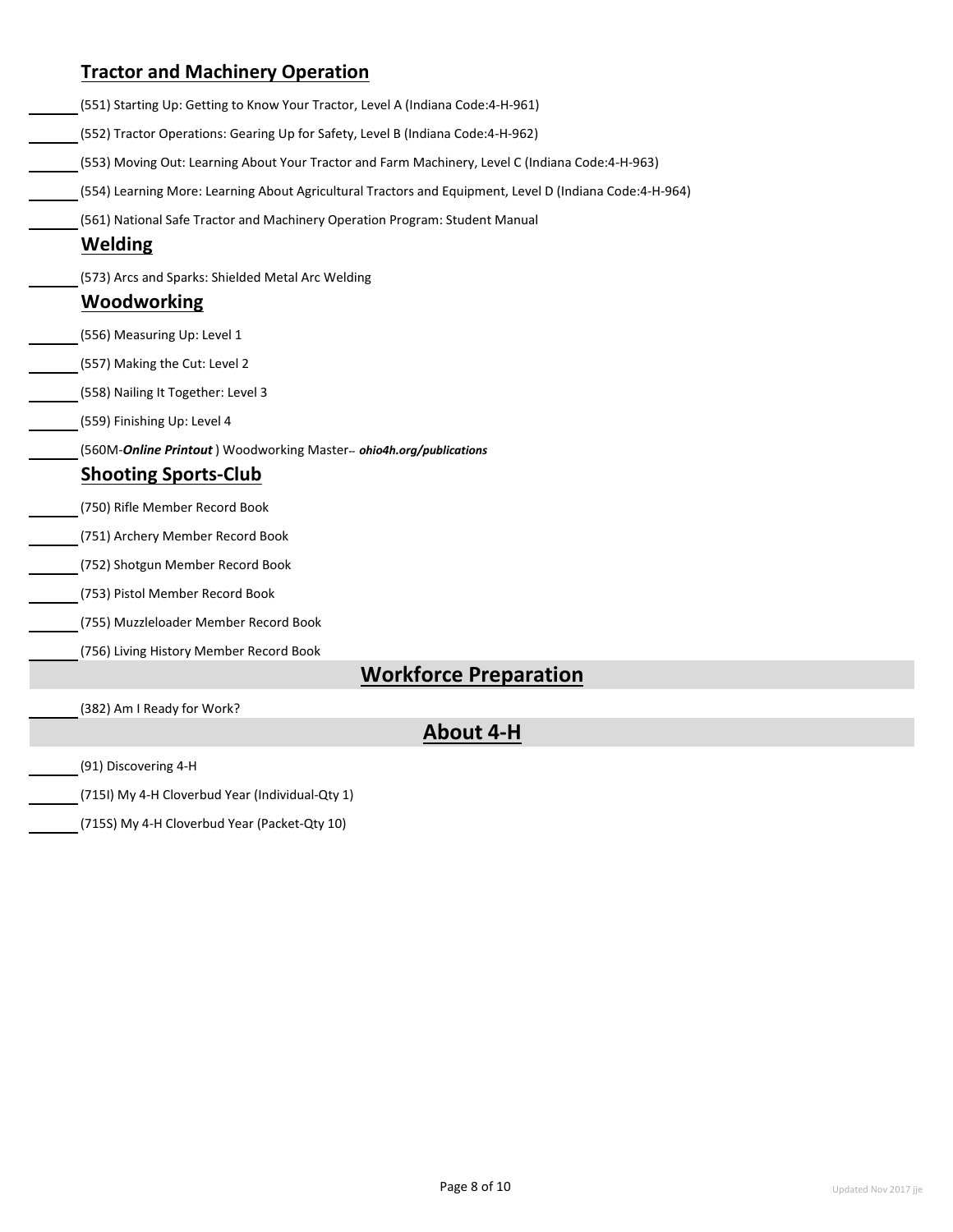# **Self-Determined**

| (365) Self-Determined Project Guide - ohio4h.org/selfdetermined               |  |
|-------------------------------------------------------------------------------|--|
| <u>Idea Starters</u>                                                          |  |
| (365.01) Astronomy - ohio4h.org/selfdetermined                                |  |
| (365.02) Model Railroading - ohio4h.org/selfdetermined                        |  |
| (365.03) Weather - ohio4h.org/selfdetermined                                  |  |
| (365.04) Clowning - ohio4h.org/selfdetermined                                 |  |
| (365.05) Rocks, Minerals, and Fossils - ohio4h.org/selfdetermined             |  |
| (365.06) American Sign Language - ohio4h.org/selfdetermined                   |  |
| (365.07) Computers - ohio4h.org/selfdetermined                                |  |
| (365.08) Discovering Genetics - ohio4h.org/selfdetermined                     |  |
| (365.09) Canoeing - ohio4h.org/selfdetermined                                 |  |
| (365.10) Local Food: Does It Matter What You Eat? - ohio4h.org/selfdetermined |  |
| (365.11) Camp Counseling - ohio4h.org/selfdetermined                          |  |
| (365.12) Miniature Gardens - ohio4h.org/selfdetermined                        |  |
| (365.13) Reptiles and Amphibians - ohio4h.org/selfdetermined                  |  |
| (365.14) Climate Change - ohio4h.org/selfdetermined                           |  |
| (365.16) Viruses, Bacteria, and Fungik, Oh My! - ohio4h.org/selfdetermined    |  |
| (365.17) Babysitting - ohio4h.org/selfdetermined                              |  |
| (365.18) Ways of Knowing Water - ohio4h.org/selfdetermined                    |  |
| (365.19) The Work World is CallingAre You Ready? - ohio4h.org/selfdetermined  |  |
| (365.20) Paper Craft - ohio4h.org/selfdetermined                              |  |
| (365.21) Skateboarding - ohio4h.org/selfdetermined                            |  |
| (365.22) Pigeons - ohio4h.org/selfdetermined                                  |  |
| (365.23) Native American Artifacts: Arrowheads- ohio4h.org/selfdetermined     |  |
| (365.24) Shale Gas Extraction - ohio4h.org/selfdetermined                     |  |
| (365.25) Flower Gardening - ohio4h.org/selfdetermined                         |  |
| (365.26) Hedgehogs - ohio4h.org/selfdetermined                                |  |
| (365.27) Ferrets - ohio4h.org/selfdetermined                                  |  |
| (365.28) Chinchillas - ohio4h.org/selfdetermined                              |  |
| (365.29) Water Quality: Field to Faucet - ohio4h.org/selfdetermined           |  |
| (365.30) Crossbow - ohio4h.org/selfdetermined                                 |  |
| <b>County Level Projects</b>                                                  |  |
| (009) Flower Arranging                                                        |  |
| (1002) Pies                                                                   |  |

(1007) Cookies